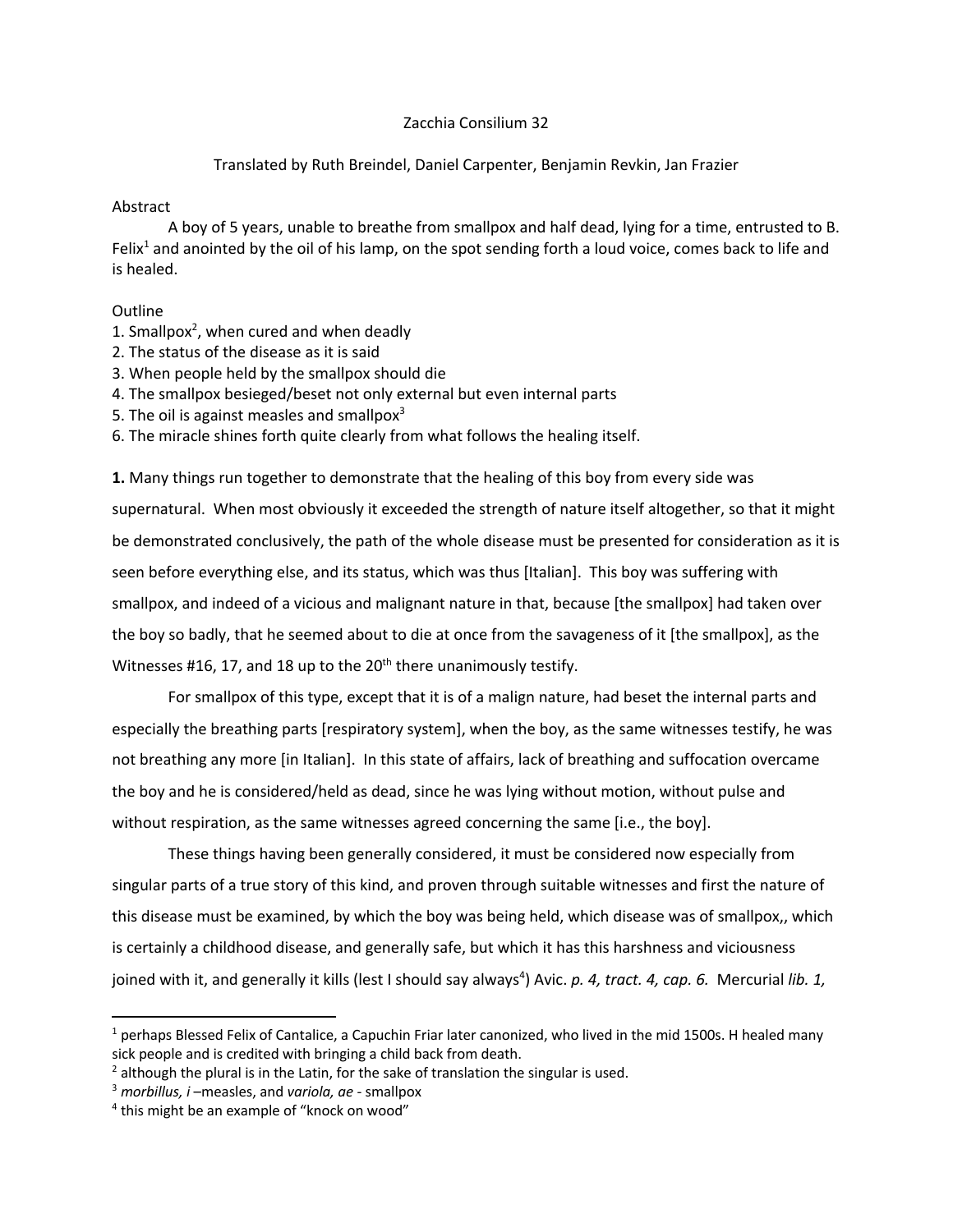*de morbis puer cap 2*. For then the smallpox puts on the nature of the plague, and just as the plague-like smallpox [varieties] are unsafe, so also Avic. *ibid* and Mercurial *loco. cit.* agree, and concerning similar plagues Forest. *1.6.obfer n. 4t* following should be seen. However, it is clear that these [types of] smallpox are such, because they are accompanied by such great symptoms, that from their vehemence/strength, the boy was sick to death, as it is clear from the narration of his history.

Now in truth the boy was spending time in a state of illness, when the unfortunate circumstances were in the greatest force and the greatest strength and they obtained their greatest increase, for this state of illness is spoken of Gal. *lib. 1, de Crisib. c. 3* and other places, **2** whence now from the order/progression of Nature the illness ought to kill the boy or make him sick; but in truth they were not weakening because not only were the unfortunate circumstances persisting, but new things arrived, and most deadly. Certainly complete lack of breathing and suffocation. Therefore naturally he was beginning to die, or perchance he died, since it is clear **3** then that those people die, who are oppressed by smallpox, when the aforementioned suffocation has arrived, for thus Avic. *loc. cit.* "And very many of those who die through smallpox die choked from angina<sup>5</sup>." Therefore in the way of Nature this boy not only ought to die from necessity but now by chance had already died, when all things had proceeded from the order/way of Nature, rather from the violence of the illness, and the final things had arrived and the most lethal symptoms, which are accustomed to overtake a dying man from the regulation of nature, and from the strength of the illness. For the boy was left without breath and suffocated, as is abundantly clear from the deposition of the witnesses.

Otherwise when things are having themselves thus, it must be seen, whether the boy, in that state of the Art/Skill [medicine], or by the help/power of Nature, or from a miracle was rather restored to life, and immediately it was certain that he had been helped by no guard of Art/Skill [medicine], for altogether from these [Art/Skill (medicine) and Nature] mention had been considered by the witnesses themselves, but we should grant also that Art/Skill [medicine] contrived something on behalf of the safety/health of the boy, for Art/Skill [medicine]was able to do nothing else in this, than to free the chest and the breathing parts [respiratory system] from the inflammation that had been contracted, and to clean out the bloody material emanating from the lesions themselves in some way, which he had been able to accomplish greatly through clearing his throat, or **4** perhaps through pushing out; for smallpox, as we have agreed, not only seizes the fleshy and external parts, but also all the internal parts and especially the lungs Avic. *ub supra*, Fernel *de Abdit. Rer. Causs. lib. 2. cap 12*, Paraeus *lib. 19 cap. 1,*

 <sup>5</sup> He uses the term *squinantia*, which is angina.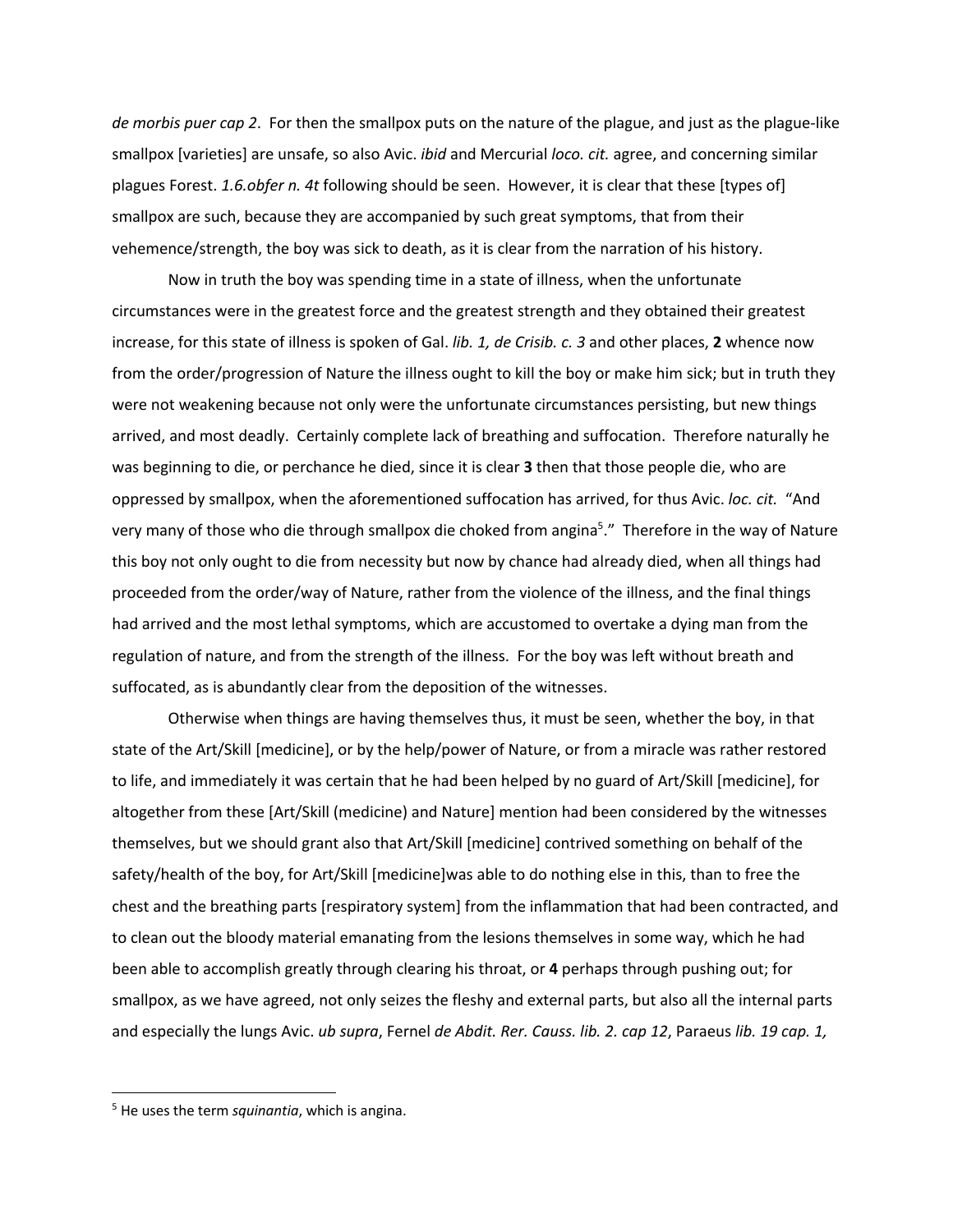Dan. Sennert. *de morb. infan. par. 2, cap 2*. It was fitting, therefore, as I said, that these parts be freed from [separated from] bloody matter, so that the boy be restored to health, because he was lacking both many treatments and much time<sup>6</sup>, nor were any treatments applied, nor was much time spent on the healing, because he was healed and freed from very deadly suffocation, rather I say, from death itself, suddenly and in an instant, as from the process<sup>7</sup> and clearly it is evident from the deposition/testimony of the witnesses; therefore altogether Art/Skill [medicine] is excluded from this instance of healing, since nothing was done, and altogether it [Art/Skill; medicine] would have been insufficient for the purpose of anything being brought about properly for the safety/health of the boy. But also Nature itself is excluded, because, when from its [Nature] prognosis the boy would have been healed, it was necessary, as in the same way, which we said about Art/Skill [medicine], his chest and lungs would have been freed from inflammation and the compressed burning and they would have been cleansed from the bloody matter of the lesions, or through his sputum, or through some other excretion, indeed no other [excretion] coming together existed than through sputum; which [items] if they should have succeeded, they were not able to succeed in time, as is clear; yet when the boy is healed by the removal of this inflammation and by the cleaning out of the bloody matter, and he revives in an instant, even Nature itself is altogether excluded from this work, which for every part remains beyond Nature and is miraculous.

However, it should come into consideration from a superabundance [of evidence] that this disease not only had been healed without any use of natural remedies, but also had been healed by remedy which in the way of nature would be either useless or contrary [to healing], for he is healed by the application and lamp oil of Blessed Felix himself; each one should consider what the remedy would have brought to a sick man suffocated by the power of the disease; but to this point this remedy was altogether contrary [to healing]; because [in general] oil is adverse to measles and smallpox, which is warned about by doctors, lest bodies be touched by oil of this type [general type of oil, not blessed oil], for oil increases the inflammation and the putrescence, and nevertheless here the applied [oil] calls back the boy from death, whence it certainly must be said, to the greater evidence of the miracle, no explanation of nature has been considered here since an adverse and noxious thing is applied, as was done other times in the Old and New Testament, says Vallesius<sup>8</sup> de sacr. Philosoph. Cap. 34.

 $6$  Idea: this took place in a very short time.

 $7$  Process includes the line of reasoning used here.

<sup>8</sup> Franciscus Vallesius, Spanish physician 1524-1592; discussed the first time deaf people were systematically taught to communicate.